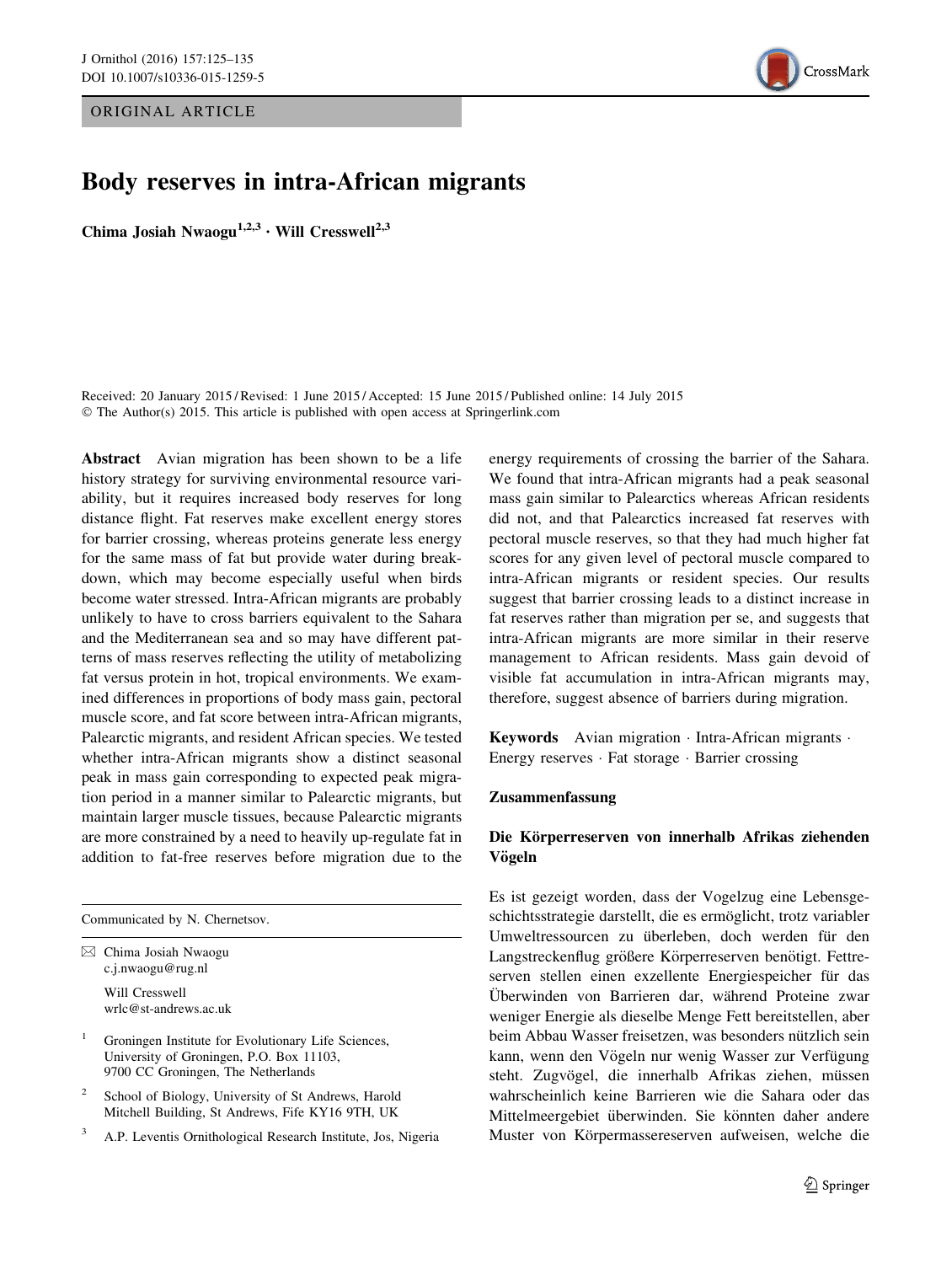Nützlichkeit des Verstoffwechselns von Fett im Vergleich zu Proteinen in heißen, tropischen Umwelten widerspiegeln. Wir haben Unterschiede in den Verhältnissen der Körpermassezunahme, der Ausprägung des Brustmuskels und von Fettreserven zwischen intra-afrikanischen Zugvögeln, paläarktischen Zugvögeln und afrikanischen Standvögeln untersucht. Wir haben getestet, ob die Körpermassezunahme intra-afrikanischer Zugvögel einen deutlichen saisonalen Höchstwert zeigt, der mit der erwarteten Hauptzugzeit übereinstimmt, ähnlich wie bei paläarktischen Zugvögeln. Auch haben wir untersucht, ob intra-afrikanische Zugvögel mehr Muskelmasse behalten als paläarktische Zugvögel, die dadurch eingeschränkt sind, dass sie ihre Fettreserven vor dem Zug hochregulieren müssen, um genug Energie für das Überfliegen der Sahara zu haben. Wir fanden heraus, dass die Körpermassezunahme intra-afrikanischer Zugvögel ähnlich wie die paläarktischer Zugvögel einen saisonalen Höchstwert aufwies, was bei afrikanischen Standvögeln nicht der Fall war. Die paläarktischen Zugvögel erhöhten ihre Fettreserven gemeinsam mit der Brustmuskelmasse, wodurch sie für eine gegebene Brustmuskelmasse deutlich höhere Fettspeicher aufwiesen als intra-afrikanische Zugvögel oder afrikanische Standvögel. Unsere Ergebnisse deuten darauf hin, dass das Überwinden von Barrieren und nicht der Zug an sich zu einer deutlichen Zunahme der Fettreserven führt und dass intra-afrikanische Zugvögel in Bezug auf die Regelung der Reserven afrikanischen Standvögeln ähnlicher sind als paläarktischen Zugvögeln. Die bei intraafrikanischen Zugvögeln beobachtete Körpermassezunahme ohne sichtbare Fettanreicherung könnte daher darauf hindeuten, dass sie auf ihrem Zug keine Barrieren überqueren müssen.

# Introduction

Seasonal variability in resources leads to a wide range of survival strategies depending on whether an organism is permanently resident in a particular environment or is a migrant that is capable of utilising opportunities in several environments. Resident birds depend on body reserves during reduced predictability in foraging opportunities, while migratory birds move to environments, which offer predictable foraging opportunities, but still require elevated body reserves to fuel migratory flights (Blem and Power [1990\)](#page-9-0). Therefore, a key adaptation to migration is the optimization of body reserves for increased flight efficiency and management of starvation risk.

The fat component of body reserves may be favoured as 'migration fuel' for its 'weight economy' relative to proteins and carbohydrates (Jenni and Jenni-Eiermann [1998\)](#page-10-0) even though evidence exists that both fat and fat-free reserves are upregulated and broken down during migration (Lindstrom and Piersma [1993;](#page-9-0) Seewagen and Guglielmo [2011](#page-10-0); Hua et al. [2013\)](#page-10-0). Fat reserves make excellent energy stores for barrier crossing and managing starvation prone conditions. In contrast, proteins generate less energy for the same mass of fat but provide more water during breakdown which may become especially useful at low humidity when birds may become water stressed (reviewed by Jenni and Jenni-Eiermann [1998\)](#page-10-0). Experiments have confirmed higher breakdown of muscle tissues when birds fly long periods at low humidity (Gerson and Guglielmo [2011a](#page-10-0)), which suggests that there may be a trade-off between energy production and water balance in the use of either fat or protein as an energy store. The occurrence of nocturnal migratory flights in certain species or individuals also suggests the possible existence of non-fuel constraints to migration (Alerstam [2009;](#page-9-0) Schmaljohann et al. [2013](#page-10-0)) or constraints associated with fuel utilisation during migration such as exposure to high temperatures especially when crossing hot deserts during the day (Klaassen [1996](#page-10-0)).

Body reserves may, therefore, reflect the outcome of trade-offs between efficient flight performance, starvation, and water balance depending on conditions faced during migration. If this is the case, we would expect that variation in the relative use of either fat or protein as energy stores by migrants will give insight into current migratory conditions (Akesson et al. [1992](#page-9-0)). It may also suggest how the evolution of migration as a life history strategy influences body reserve storage and utilisation (Bairlein et al. [2013\)](#page-9-0) depending on environmental conditions or the flexibility of migrants (Eikenaar et al. [2014\)](#page-10-0), especially in the face of climate change. We investigate whether temperate barrier-crossing migrants use fat reserves [because they need to optimise range (Jenni-Eiermann et al. [2011](#page-10-0))] much more than tropical migrants, which lack similar barriers and so may use protein [because other aspects such as water balance are optimised (Gerson and Guglielmo [2011a,](#page-10-0) [b\)](#page-10-0)]. Palearctic migrants that have to cross the Sahara and the Mediterranean Sea (Bayly et al. [2011,](#page-9-0) [2012\)](#page-9-0) are likely to utilise more fat reserves compared to sub-Saharan intra-African migrants that are likely to experience more or less unbroken habitat (Hockey [2000](#page-10-0)) that is at least moderately suitable for most species over most of their assumed migration routes.

Variation in body reserves occurs in many resident African species (Cox et al. [2011](#page-9-0)), and, in particular, there is an increase in mass associated with breeding (Cox and Cresswell [2015](#page-10-0), in submission) but mass change associated with moult (Gosler [1994](#page-10-0); Fondell et al. [2013;](#page-10-0) Hogan et al. [2013](#page-10-0)) has not been investigated in our study area. Seasonal mass variation also occurs in migrants that only show high levels of body reserves just before and during migration and so only for a few weeks of the annual cycle. Although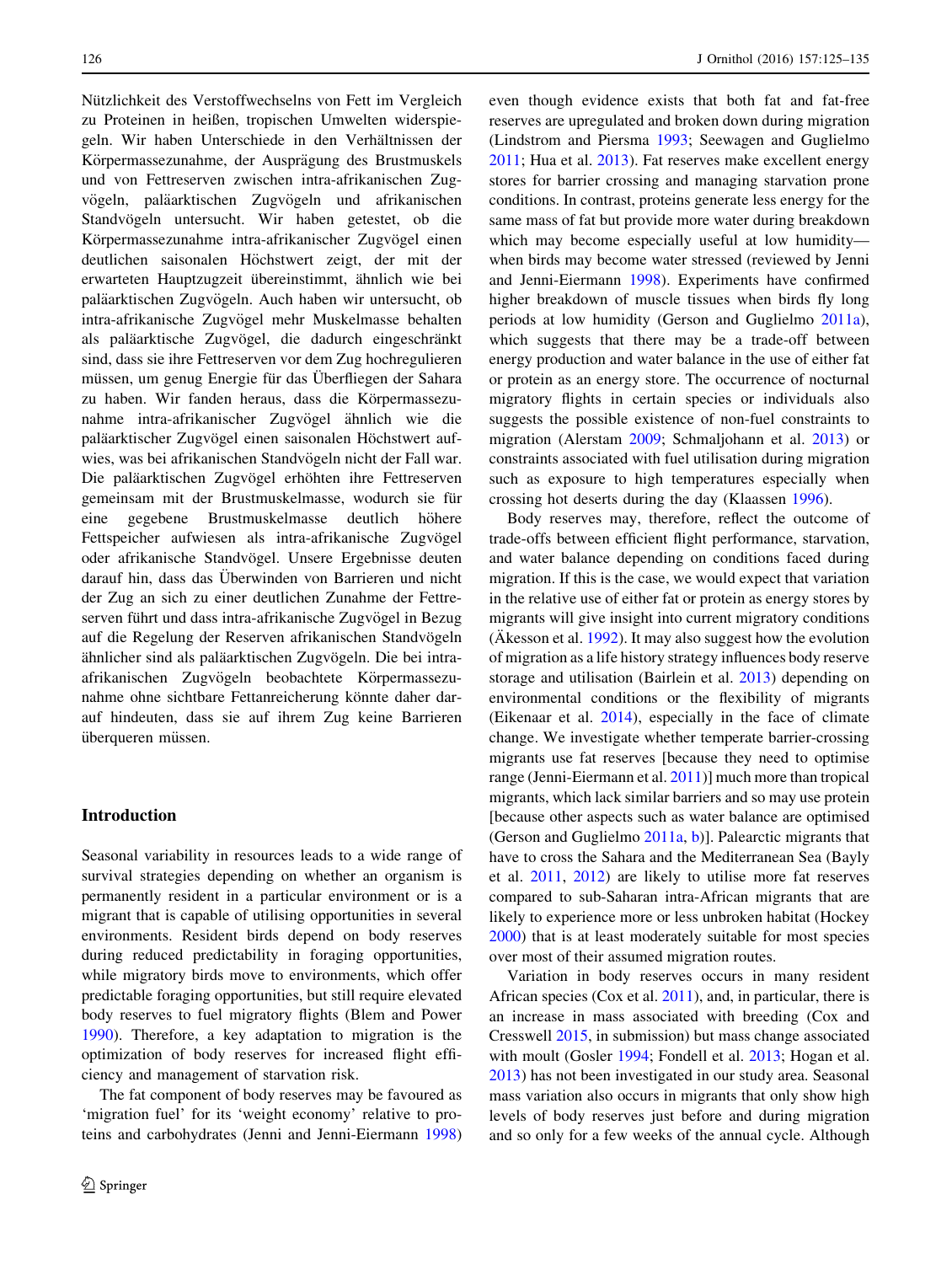these periods are well known for Palearctic migrants, they are less well defined for many intra-African migrants, although usually associated with the onset and finish of the rainy season. We, therefore, consider seasonal variation in body reserves in both Palearctic and intra-African migrants, as well as resident African species as a control, to identify periods of mass gain and the levels of mass gain associated with migration rather than simply baseline seasonal mass variation (Cox et al. [2011](#page-9-0)). We might expect African residents to show similar patterns of protein use as a reserve compared to intra-African migrants because flight range is not the priority for their reserves.

Generally, we expect migratory birds to optimise body reserves in anticipation of and during species-specific peak migration periods; reflecting the advantages of metabolising fat or protein as migration fuel. We also expect resident African species not to use fat as a reserve store and to maintain much lower levels of the reserves they do use than intra-African migrants use.

Using morphometric data collected over a decade of constant effort mist netting in a seasonal West African savannah environment in North Central Nigeria (see Stevens et al. [2013\)](#page-10-0) we compare migratory relevant body reserve indices (Labocha and Hayes [2012\)](#page-10-0)—body mass, pectoral muscle score and fat score between intra-African migrants, Palearctic migrants, and resident species, to test two hypotheses:

- 1. Intra-African migrants will show a significant distinct seasonal peak in mass gain corresponding to a peak migration period in a manner similar to Palearctic migrants. Residents will show relatively small amounts of seasonal mass gain.
- 2. Intra-African migrants will maintain larger muscle tissues relative to Palearctic migrants. Therefore, we would expect higher fat reserves as pectoral muscles reserves increase in Palearctic migrants, but not in intra-African migrants or resident species, and so for Palearctics to have much higher fat scores for any given level of pectoral muscle compared to intra-African migrants or resident species.

#### Methods

#### Study species and area

Birds included in this study were trapped using understory mist nets between November 2001 and December 2013 as part of the A. P. Leventis Ornithological Research Institute's (APLORI) constant effort ringing program. Trapping of birds was concentrated at constant effort ringing sites (CES) at the APLORI's Amurum Forest Reserve on the Jos

Plateau, Nigeria (09°52'N, 08°58'E). The CES ringing takes place five times each year. Trapping takes place between 6:00 and 10:00 h each day for 6 consecutive days. There is a single wet and dry season in our study area lasting about 6 months each; the wet season starts in May and ends in October, while the dry season lasts between November and April of the next year. Instead of using the large scale twolevel factor season as obtainable in our study area, we split each season in two given a four-level factor according to Cox et al. [\(2011](#page-9-0)), namely; end of dry (February–April), start of wet (May–July), end of wet (August–October), and start of dry (November–January) season. This allows a finer control of mass variation across the year; since mass gain for migration occurs prior to or during migration. Four of the five CES events take place exclusively in each of the four seasons while the last is between the end of dry and the start of wet season (usually between the last week of April and first week of May)—all CES ringing data for our study species were included in the analysis.

The Amurum Forest Reserve consists of four main habitat types: a regenerating guinea savannah woodland, gallery forest, rocky outcrops (inselbergs), and farmland. Much of the land surrounding the reserve, like the reserve itself before 2001, is degraded by anthropogenic pressure from farming, bush fires, and livestock grazing. Intra-African migrants occur in both wet and dry seasons in our study area; while individuals of some species are present year-round in our study area, most species arrive at the late end of the dry season or the start of the wet season and depart at the end of the wet season or the early start of the dry season (Table [1](#page-3-0)). However, the Namaqua Dove, Vinaceous Dove, and Pygmy Sunbirds are available from the end of the wet season to the start of the next wet season. Several species of Palearctic migrants winter in the Amurum Forest Reserve; they arrive at end of the wet season (August–October) and depart on spring migration at the early part of the next wet season (April–May).

We extracted data for 8946 birds from 34 species (Table [1\)](#page-3-0) from the APLORI ringing database. We included recaptured individuals across seasons within the study period as independent observations to increase sample size in our statistical analysis, because mass gain was calculated separately for each season within a year and individuals were likely recaptured in a different season from previous capture (see ''[Statistical analyses'](#page-3-0)' below). All tropical species trapped within the study area and classified as migrants or having migratory populations according to the Birds of Western Africa (Borrow and Demey [2004\)](#page-9-0) were included in the study as 'migrants'. Six other species, each of Palearctic migrants and tropical resident species trapped within the study period, were included as controls. These species were selected on the basis of sample size in our ringing data, and that they were trapped in at least two seasons.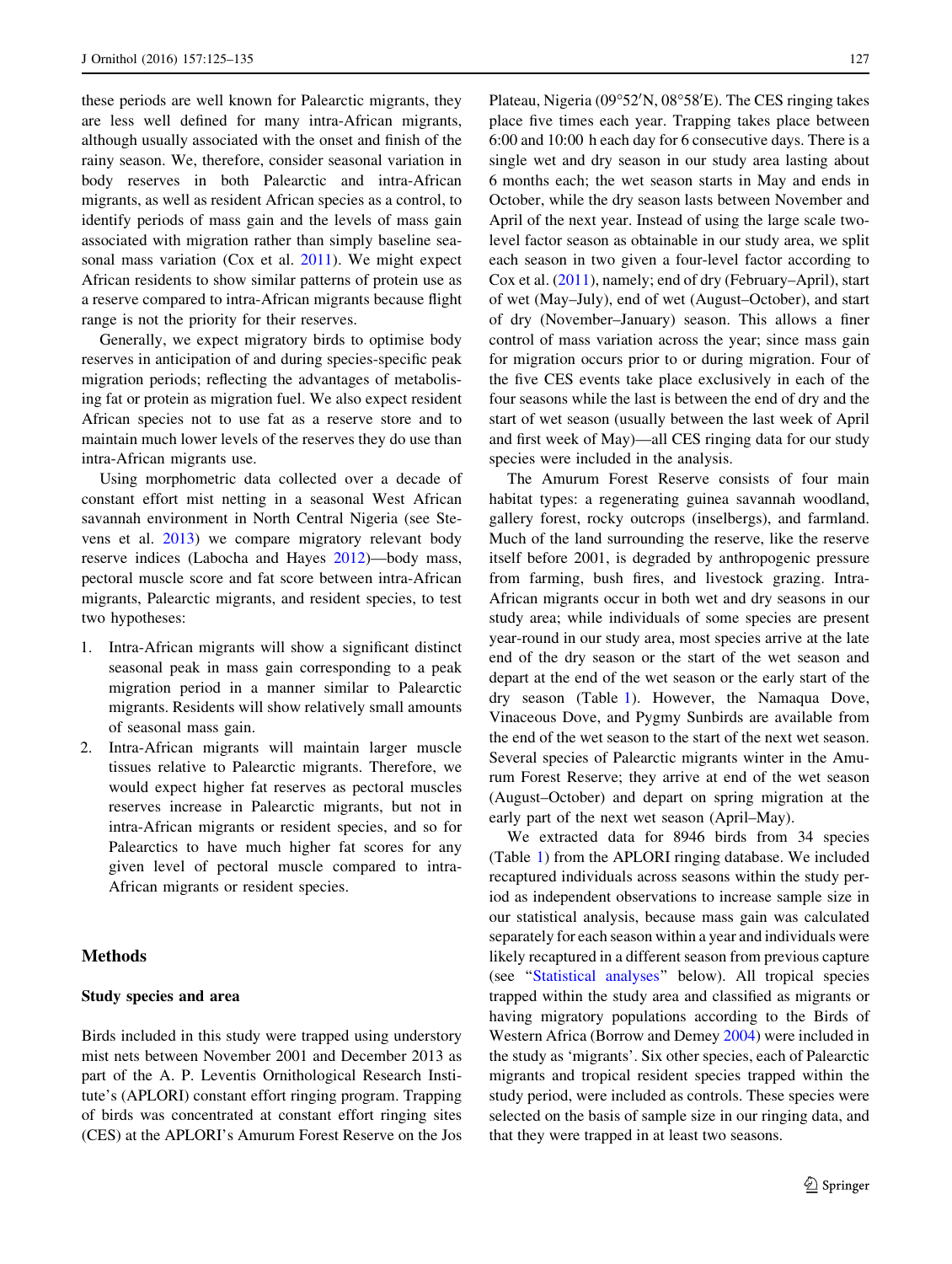| Code         | Common name                  | Scientific name            | <b>Status</b> | $\boldsymbol{N}$ | Capture period    |
|--------------|------------------------------|----------------------------|---------------|------------------|-------------------|
| <b>GARWA</b> | Garden Warbler               | Sylvia borin               | Palearctic    | 1746             | August-May        |
| <b>WHITE</b> | Common Whitethroat           | Sylvia communis            | Palearctic    | 746              | September-May     |
| <b>WILWA</b> | Willow Warbler               | Phylloscopus trochilus     | Palearctic    | 436              | September-April   |
| PIEFL        | Pied Flycatcher              | Ficedula hypoleuca         | Palearctic    | 317              | September-May     |
| WHINC        | Whinchat                     | Saxicola rubeta            | Palearctic    | 237              | September-May     |
| <b>TREPI</b> | Tree Pipit                   | Anthus trivialis           | Palearctic    | 214              | September-April   |
| <b>AFRTH</b> | African Thrush               | Turdus pelios              | Migrant       | 870              | Year-round        |
| <b>SCCSU</b> | Scarlet-chested Sunbird      | Chalcomitra senegalensis   | Migrant       | 792              | Year-round        |
| <b>CIBBU</b> | Gosling's Bunting            | Emberiza goslingi          | Migrant       | 481              | Year-round        |
| <b>SNCRC</b> | Snowy-crowned Robin-Chat     | Cossypha niveicapilla      | Migrant       | 370              | Year-round        |
| <b>BEASU</b> | <b>Beautiful Sunbird</b>     | Cynniris pulchellus        | Migrant       | 239              | March-December    |
| <b>AFPFL</b> | African-Paradise Flycatcher  | Terpsiphone viridis        | Migrant       | 94               | Year-round        |
| COPSU        | Copper Sunbird               | Cinnyris cupreus           | Migrant       | 87               | February-November |
| <b>GRHKI</b> | Grey-headed Kingfisher       | Halcyon leucocephala       | Migrant       | 79               | March-May         |
| <b>PYGKI</b> | African Pygmy-Kingfisher     | Ceyx pictus                | Migrant       | 56               | March-October     |
| <b>RESCS</b> | Red-shouldered Cuckoo-shrike | Campephaga phoenicea       | Migrant       | 38               | March-November    |
| <b>WHTBE</b> | White-throated Bee-eater     | Merops albicollis          | Migrant       | 30               | May-June          |
| <b>PYGSU</b> | Pygmy Sunbird                | Hedydipna platurus         | Migrant       | 29               | October-June      |
| <b>LOTNI</b> | Long-tailed Nightjar         | Caprimulgus climacurus     | Migrant       | 28               | March-November    |
| <b>DIDCU</b> | Didric Cuckoo                | Chrisococcyx caprius       | Migrant       | 26               | April-November    |
| <b>VINDO</b> | Vinaceous Dove               | Streptopelia vinacea       | Migrant       | 26               | November-April    |
| <b>VIBST</b> | Violet-backed Starling       | Cinnyricinclus leucogaster | Migrant       | 26               | March-September   |
| <b>REBQU</b> | Red-billed Quelea            | Quelea quelea              | Migrant       | 17               | October-April     |
| <b>KLACU</b> | Klaas's Cuckoo               | Chrysococcyx klaas         | Migrant       | 13               | May-October       |
| <b>NAMDO</b> | Namaqua Dove                 | Oena capensis              | Migrant       | 11               | October-April     |
| <b>WODKI</b> | Woodland Kingfisher          | Halcyon senegalensis       | Migrant       | 11               | April-July        |
| <b>MALKI</b> | Malachite Kingfisher         | Alcedo cristata            | Migrant       | 11               | May-November      |
| <b>REHQU</b> | Red-headed Quelea            | Quelea erythrops           | Migrant       | 5                | June              |
| <b>GRBCA</b> | Grey-backed Camaroptera      | Camaroptera brevicaudata   | Resident      | 603              | Year-round        |
| <b>VARSU</b> | Variable Sunbird             | Cinnyris venustus          | Resident      | 524              | Year-round        |
| <b>GRHSU</b> | Green-headed Sunbird         | Cyanomitra verticalis      | Resident      | 299              | Year-round        |
| <b>FAMCH</b> | Familiar Chat                | Cercomela familiaris       | Resident      | 216              | Year-round        |
| <b>TAFPR</b> | Tawny-flanked Prinia         | Prinia subflava            | Resident      | 169              | Year-round        |
| <b>ROLCI</b> | Rock-loving Cisticola        | Cisticola aberrans         | Resident      | 167              | Year-round        |

<span id="page-3-0"></span>Table 1 List of study species with migratory status, species code, number of individuals included in the study per species, and capture periods for each species based on occurrence in the ringing database

#### Statistical analysis

Due to caveats associated with use of body condition indices such as mass residuals (Schamber et al. [2009](#page-10-0)) and given that more detailed methods (Salewski et al. [2009](#page-10-0)) are more readily applicable to Palearctic migrants because both fat and pectoral muscle scores are highly variable compared to tropical species, we calculated the proportion of actual body mass gained by a bird. We subtracted the minimum species mass from the observed individual mass and divided this value by the species mass range (species maximum mass gain). However, because minimum species body mass from our data could represent a bird in exceptionally poor body condition and not the absolute minimum mass of a species, we validated our method by further calculating and modelling the proportion of mass gain relative to the median species body mass (compare Figs. [1](#page-4-0) and [2\)](#page-4-0). The results did not differ significantly; hence, we based our study on body mass deviation from the minimum species body mass, because this can be better related to the maximum possible mass that can be gained by an individual bird (range), and we present only these analyses here.

In our models we controlled for the potential effects of confounding variables on proportion of mass gain. We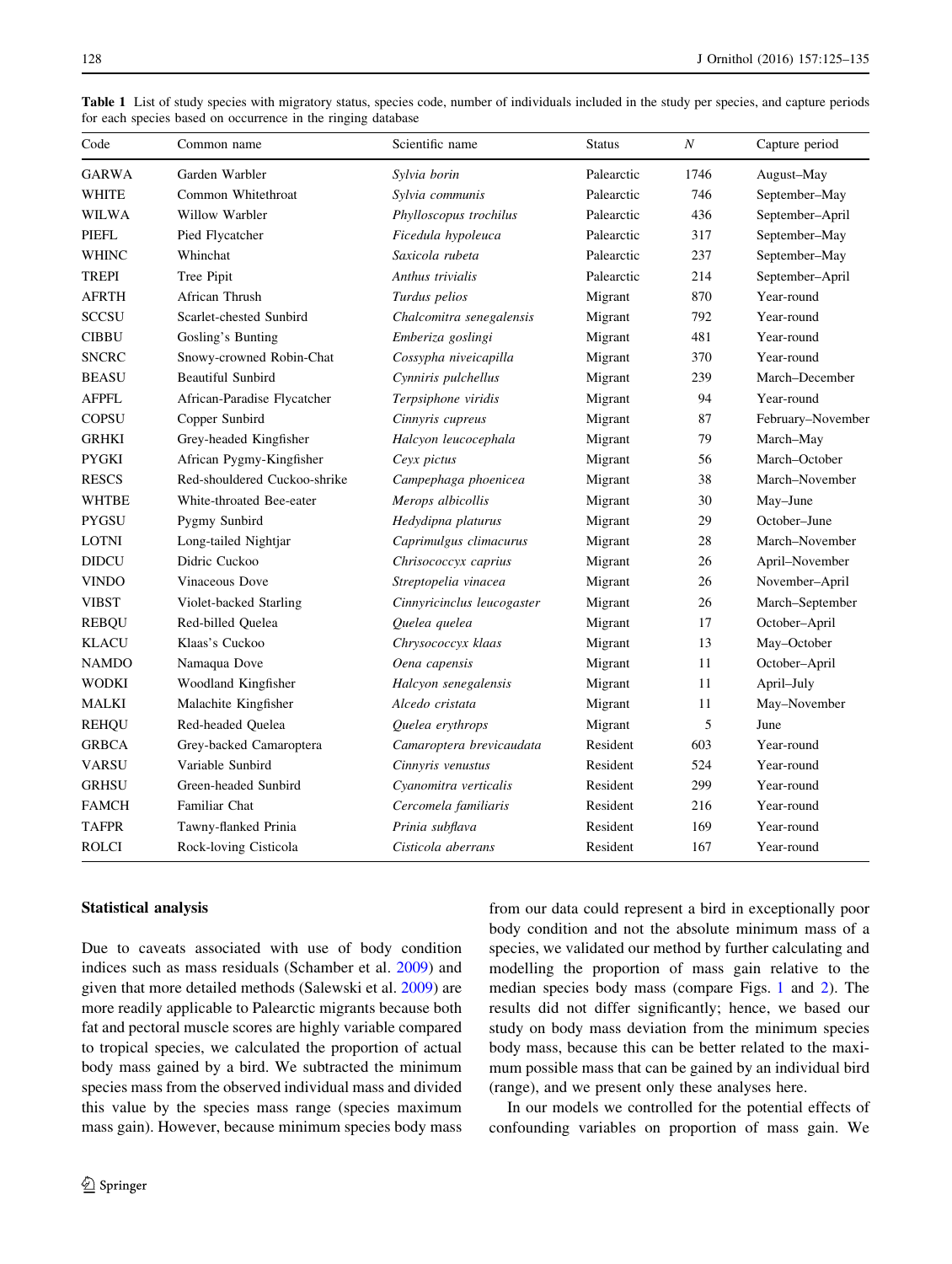<span id="page-4-0"></span>

Fig. 1 Difference in proportion of mass gain between Palearctic, Intra-African migrant, and Resident species relative to median mass. Values predicted at mean wing length, fat, and pectoral muscle scores from parameter estimates for model deriving mass gain from median species body mass (statistical table not presented and figure presented to demonstrate the lack of an effect of considering proportion of mass gain relative to median or minimum mass—see Fig. 2)



Fig. 2 Difference in proportion of mass gain between Palearctic, Intra-African Migrant, and Resident species relative to minimum mass. Values predicted at mean wing length, fat, and pectoral muscle scores from parameter estimates in Table [1](#page-3-0)

controlled for the effect of season, fat scores, pectoral muscle scores, and body size. Time of day was ignored because there was little variation with most mass data being collected from birds within 0–2 h of dawn. The effect of body size was controlled by including wing length as a covariate in models. To ensure homogeneity in variance we modeled variances within migratory status,

species, season, and year into the overall model by including these as random effects where they provided a significantly better fit to models. Models were simplified by stepwise removal of non-significant variables, and a minimum adequate model was selected by comparing several models using Analyses of Variance (ANOVA) fit by Restricted Maximum Likelihood (REML). All analyses were carried out in the R (version 3.1.0) statistical environment (R Development Core Team [2011](#page-10-0)), using the 'nlme' package (Pinheiro et al. [2015\)](#page-10-0).

To test the hypothesis that Intra-African migrants will show a significant distinct seasonal peak in mass gain in a manner similar to Palearctic migrants at peak migration season but not resident species, a Generalized Least Square Model including species, seasons, migratory status, and year as random effects was built. An interaction term between season and migratory status was included in the model to test whether there are seasonal differences in mass gain between the three study groups. While migratory status, species and season improved model fit as random effects, the effect of year did not significantly improve the model fit; hence, it was removed from the minimum adequate model (Table [2](#page-5-0)).

To test the hypothesis that Intra-African migrants will maintain larger muscle tissues for a given fat score relative to Palearctic migrants, we modelled fat reserves with pectoral muscle scores and migratory status while controlling for seasonal differences. Because fat scores were ordinal; 0 for absence and 9 for maximum fat deposits and also zero inflated by true zero fat scores (absence of visible subcutaneous fat), we modeled fat reserves as count data using a zero-inflated negative binomial model (Hall [2000](#page-10-0)). The zero-inflated negative binomial model allowed us to separately model the effect of pectoral muscle scores on zero and non-zero fat scores and further model the effect of pectoral muscle scores on the presence and absence of fat using the negative binomial extension of the model. An interaction between pectoral muscle scores and status and pectoral muscle scores and season were included to test whether there were differences in fat scores for any given level of pectoral muscle score across the three study groups, and to test whether differences in fat reserves for a given level of pectoral muscle was consistent across seasons, respectively. We compared zero-inflated negative binomial models with a 'poisson' and one with a binomial link function using 'lrtest' from the 'lmtest' package in R. Finally, we modeled mean species fat scores using mean species pectoral muscle scores (Table [4](#page-7-0); Fig. [3\)](#page-5-0) to demonstrate the difference in the relationship between fat and muscle for species within the three study groups using a Generalized Least Square model. The choice of mean species pectoral muscle and fat scores rather than a species median score is due to the fact that most resident and intra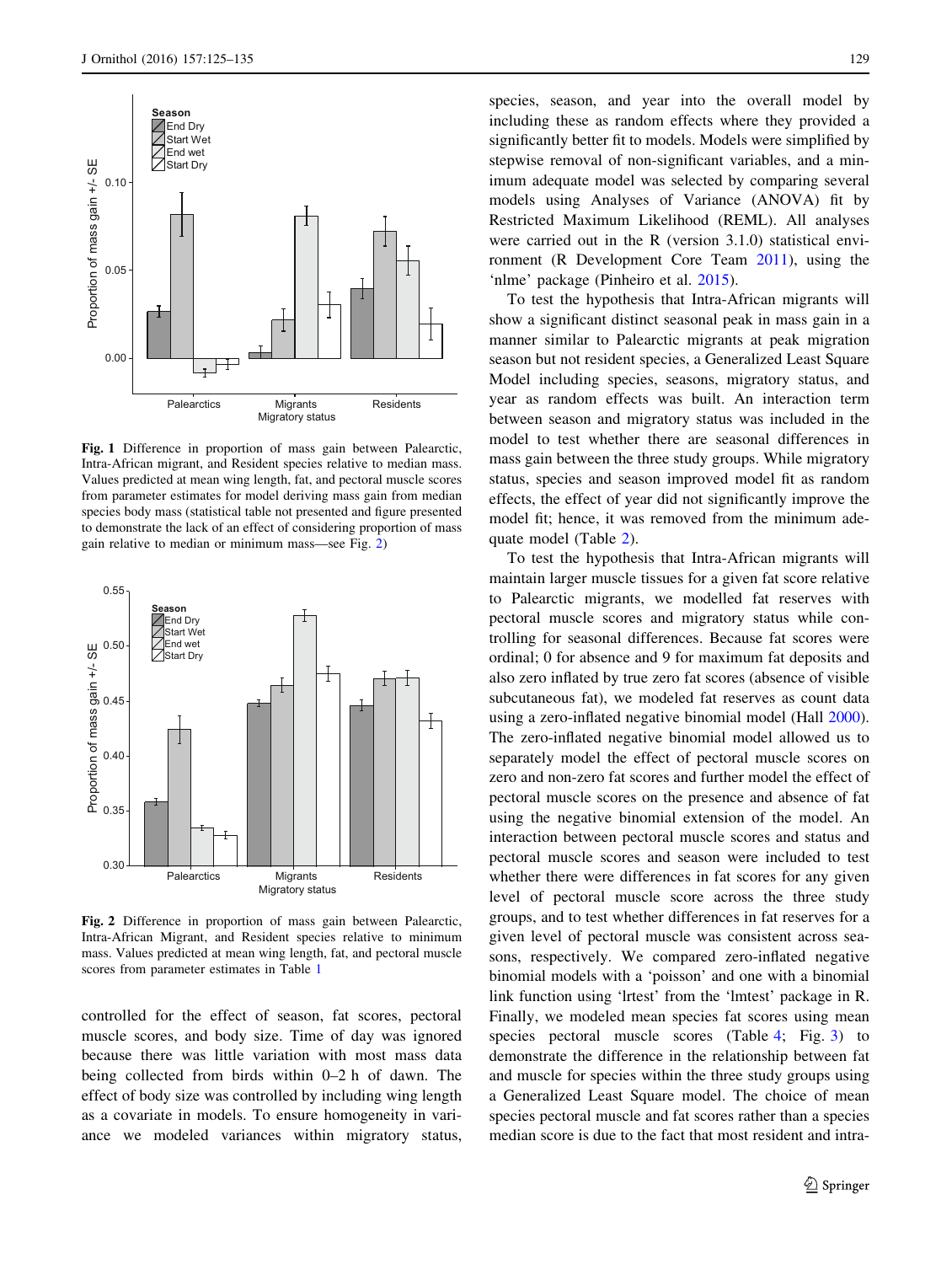<span id="page-5-0"></span>Table 2 Summary statistics of a generalized least squares model fitted by restricted maximum likelihood (REML) predicting seasonal mass gain by migratory status using 8198 individuals of 33 species with body mass measured at least across two seasons between 2001 and 2013 in Nigeria

| Variable                    | df   | F          | Estimate | Error | t      | $\boldsymbol{p}$ |
|-----------------------------|------|------------|----------|-------|--------|------------------|
| Intercept                   | 1    | 1,15,974.2 | 0.28     | 0.005 | 58.1   | < 0.001          |
| Migrant                     | 2    | 530.5      | 0.09     | 0.005 | 18.8   | < 0.001          |
| Resident                    |      |            | 0.09     | 0.006 | 15.2   | < 0.001          |
| Start wet                   | 3    | 226.9      | 0.07     | 0.013 | 5.2    | < 0.001          |
| End wet                     |      |            | $-0.02$  | 0.004 | $-6.1$ | < 0.001          |
| Start dry                   |      |            | $-0.03$  | 0.004 | $-7.2$ | < 0.001          |
| Fat score                   | 1    | 3156.6     | 0.04     | 0.001 | 45.2   | < 0.001          |
| Pectoral muscle score       | 1    | 193.7      | 0.02     | 0.002 | 12.5   | < 0.001          |
| Wing length                 | 1    | 1096.0     | 0.01     | 0.000 | 33.0   | < 0.001          |
| Migrant $\times$ start wet  | 6    | 38.4       | $-0.05$  | 0.014 | $-3.4$ | < 0.001          |
| Resident $\times$ start wet |      |            | $-0.04$  | 0.015 | $-2.8$ | 0.005            |
| Migrant $\times$ end wet    |      |            | 0.10     | 0.008 | 13.6   | < 0.001          |
| Resident $\times$ end wet   |      |            | 0.05     | 0.009 | 5.2    | < 0.001          |
| Migrant $\times$ start dry  |      |            | 0.06     | 0.009 | 6.3    | < 0.001          |
| Resident $\times$ start dry |      |            | 0.02     | 0.009 | 1.8    | 0.0735           |
| Residual                    | 8183 |            |          | 0.070 |        |                  |

Variances within species, seasons, and status were modelled as random effects. Mass gain  $\sim$  status  $+$  season  $+$  fat  $+$  pectoral muscle  $+$  wing length  $+$  status  $\times$  season. Palearctic migrants and end of dry season are set as the intercept in the model

Significant  $p$  values are indicated in bold



Fig. 3 Relationship between individual fat and pectoral muscle scores for 33 species trapped between 2001 and 2013, Top Palearctic migrants, middle Intra-African migrants, and bottom Resident tropical

species. Regression lines were fitted from predictions from a Zero Inflated Negative Binomial model; fat  $\sim$  pectoral muscle + status  $+$  season|pectoral muscle  $\times$  status  $+$  season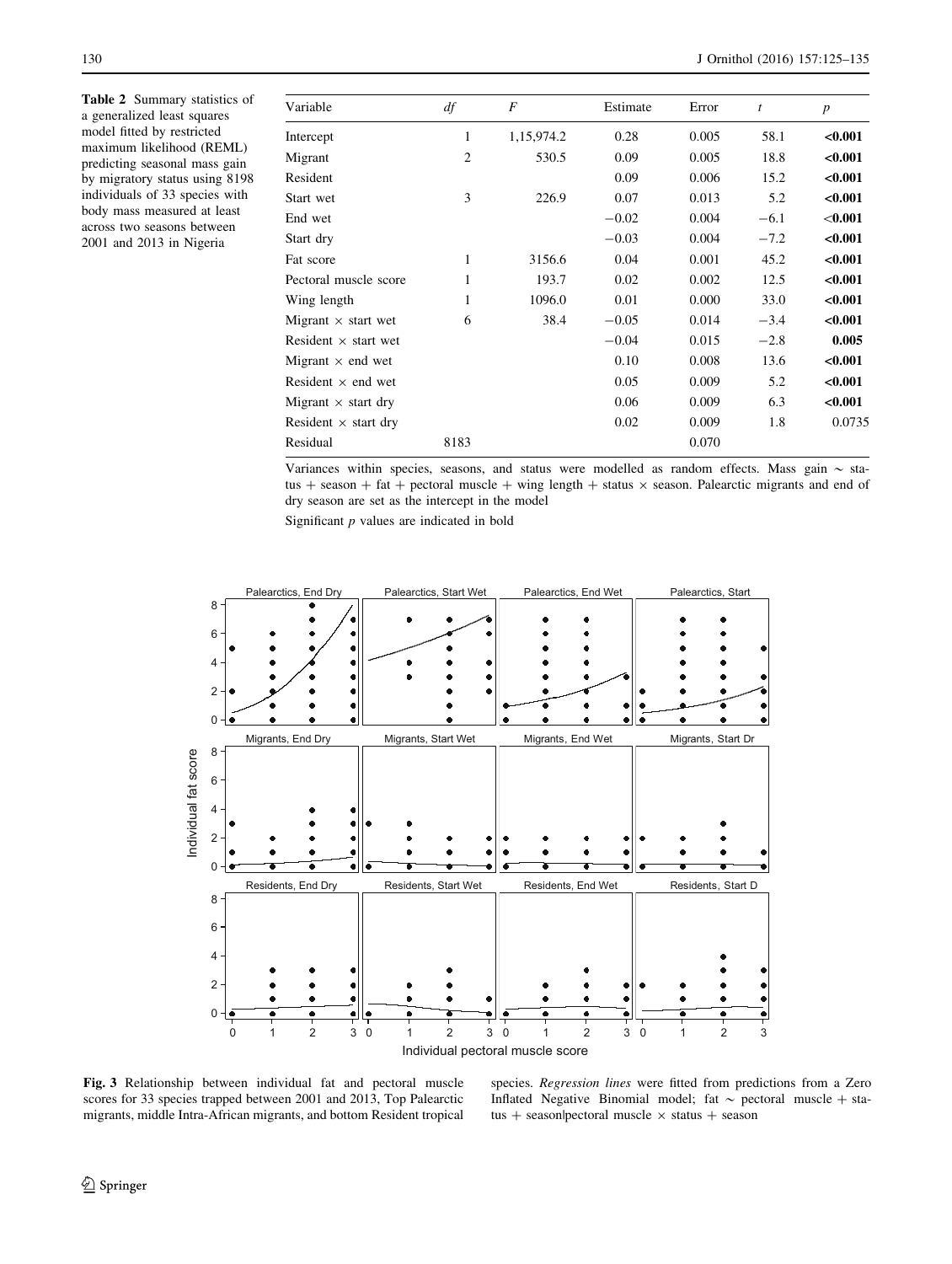African migrant species had a fat score of zero, which invariably gives a median score of zero for most species, thus preventing any meaningful comparison.

# Results

#### Seasonal mass peaks

Palearctic migrants and intra-African migrants showed a significant clear seasonal peak proportion of body mass gain at the start of the wet season and end of the wet season, respectively (Figs. [1](#page-4-0), [2](#page-4-0)). However, there was a significant difference in the proportion of mass gained by intra-African migrants, Palearctic migrants, and resident species between seasons (see status  $\times$  season interaction in Table [2](#page-5-0)). Both intra-African migrants and resident species maintained a relatively higher proportion of mass gain compared to Palearctic migrants, especially at the end of the wet season and the start of the dry season (Figs. [1,](#page-4-0) [2](#page-4-0)). Difference in mass gain between the migratory groups was significantly different between seasons (Fig. [2\)](#page-4-0). Mass gain in resident species was significantly higher in the wet season but not significantly different between the start and the end of the wet season. Intra-African migrants maintained a significantly higher proportion of mass gain compared to the resident tropical species only at the end of the wet season (Fig. [2\)](#page-4-0).

### The ratio of fat to pectoral muscle reserves

The relationship between fat and pectoral muscle scores varied significantly between migratory groups and this was dependent on season (Table 3). Palearctic migrants showed increased fat reserves with increasing pectoral muscles especially at the end of the dry season and the start of the wet season, but there was no significant relationship between fat and pectoral muscle scores for both intra-African migrants and resident species in all seasons (Fig. [3](#page-5-0)). The probability that fat reserves will be present in a bird increases with increase in pectoral muscle score for Palearctic migrants but not for intra-African migrants and resident species (Table 3). Mean species fat scores varied significantly with pectoral muscle scores only for Palearctic migrants (Table [4](#page-7-0)). Palearctic migrants had a higher mean species fat score for any given pectoral muscle score compared to intra-African migrants and resident species but there was no significant difference between intra-African migrant and resident species (Fig. [4](#page-7-0)). Overall, intra-African migrants and resident species had similar larger pectoral muscle scores and lower fat scores whereas Palearctic migrants had larger fat scores and lower pectoral muscle scores (Fig. [5](#page-7-0)).

Table 3 Summary statistics of a minimum adequate zero inflated negative binomial model predicting fat reserve for given pectoral muscle score in Palearctic, Intra-African migrants and resident species from 8198 individuals of 33 species; fat  $\sim$  pectoral mus $cle + status + season|pectoral$  muscle  $\times$  status  $+$  season

| Variable                                    | Estimate | Error | Z       | $\boldsymbol{p}$ |
|---------------------------------------------|----------|-------|---------|------------------|
| Intercept                                   | 0.61     | 0.07  | 8.4     | $0.001$          |
| Pectoral muscle score                       | 0.25     | 0.03  | 8.1     | < 0.001          |
| Mass                                        | 0.01     | 0.00  | 6.2     | < 0.001          |
| Migrants                                    | $-1.60$  | 0.07  |         | < 0.001          |
| <b>Residents</b>                            | $-1.73$  | 0.11  |         | < 0.001          |
| Start of wet season                         | 0.74     | 0.31  | 2.4     | 0.02             |
| End of wet season                           | $-0.92$  | 0.13  | $-7.0$  | < 0.001          |
| Start of dry season                         | $-0.26$  | 0.12  | $-2.2$  | 0.03             |
| Pectoral muscle score $\times$ start<br>wet | $-0.30$  | 0.15  | $-2.0$  | 0.04             |
| Pectoral muscle score $\times$ end<br>wet   | 0.13     | 0.08  | 1.7     | 0.1              |
| Pectoral muscle score $\times$ start<br>dry | $-0.11$  | 0.07  | $-1.6$  | 0.11             |
| Log(theta)                                  | 14.54    |       |         | < 0.001          |
| Zero-inflation model coefficients           |          |       |         |                  |
| Intercept                                   | 1.15     | 0.21  | 5.4     | < 0.001          |
| Pectoral muscle score                       | $-1.26$  | 0.12  | $-10.2$ | < 0.001          |
| Migrants                                    | $-0.29$  | 0.31  | $-0.9$  | 0.4              |
| Residents                                   | $-2.04$  | 0.66  | $-3.1$  | < 0.001          |
| Start of wet season                         | $-5.29$  | 2.32  | $-2.3$  | 0.01             |
| End of wet season                           | $-1.52$  | 0.30  | $-5.0$  | < 0.001          |
| Start of dry season                         | $-1.45$  | 0.31  | $-4.7$  | < 0.001          |
| Pectoral muscle<br>score $\times$ migrants  | 1.16     | 0.16  | 7.5     | < 0.001          |
| Pectoral muscle<br>score $\times$ residents | 1.76     | 0.27  | 6.4     | < 0.001          |
| Pectoral muscle score $\times$ start<br>wet | 1.11     | 0.29  | 3.9     | < 0.001          |
| Pectoral muscle score $\times$ end<br>wet   | 1.43     | 0.18  | $8.0\,$ | < 0.001          |
| Pectoral muscle score $\times$ start<br>wet | 1.09     | 0.20  | 5.5     | < 0.001          |
| Migrants $\times$ start of wet season       | 4.76     | 2.22  | 2.1     | 0.03             |
| Residents $\times$ start of wet<br>season   | 4.51     | 2.23  | 2.0     | 0.01             |
| Migrants $\times$ end of wet season         | $-1.03$  | 0.24  | $-4.2$  | < 0.001          |
| Residents $\times$ end of wet season        | $-3.04$  | 0.53  | $-5.8$  | < 0.001          |
| Migrants $\times$ start of dry season       | $-0.57$  | 0.29  | $-2.0$  | 0.05             |
| Resident $\times$ start of dry season       | $-1.92$  | 0.56  | $-3.4$  | < 0.001          |

Palearctic migrants and end of dry season are set as intercept in the model Significant  $p$  values are highlighted in bold

## **Discussion**

Avian migration is undoubtedly an efficient life history strategy for exploiting spatial environmental variability (Alerstam et al. [2003](#page-9-0)) despite the associated cost of long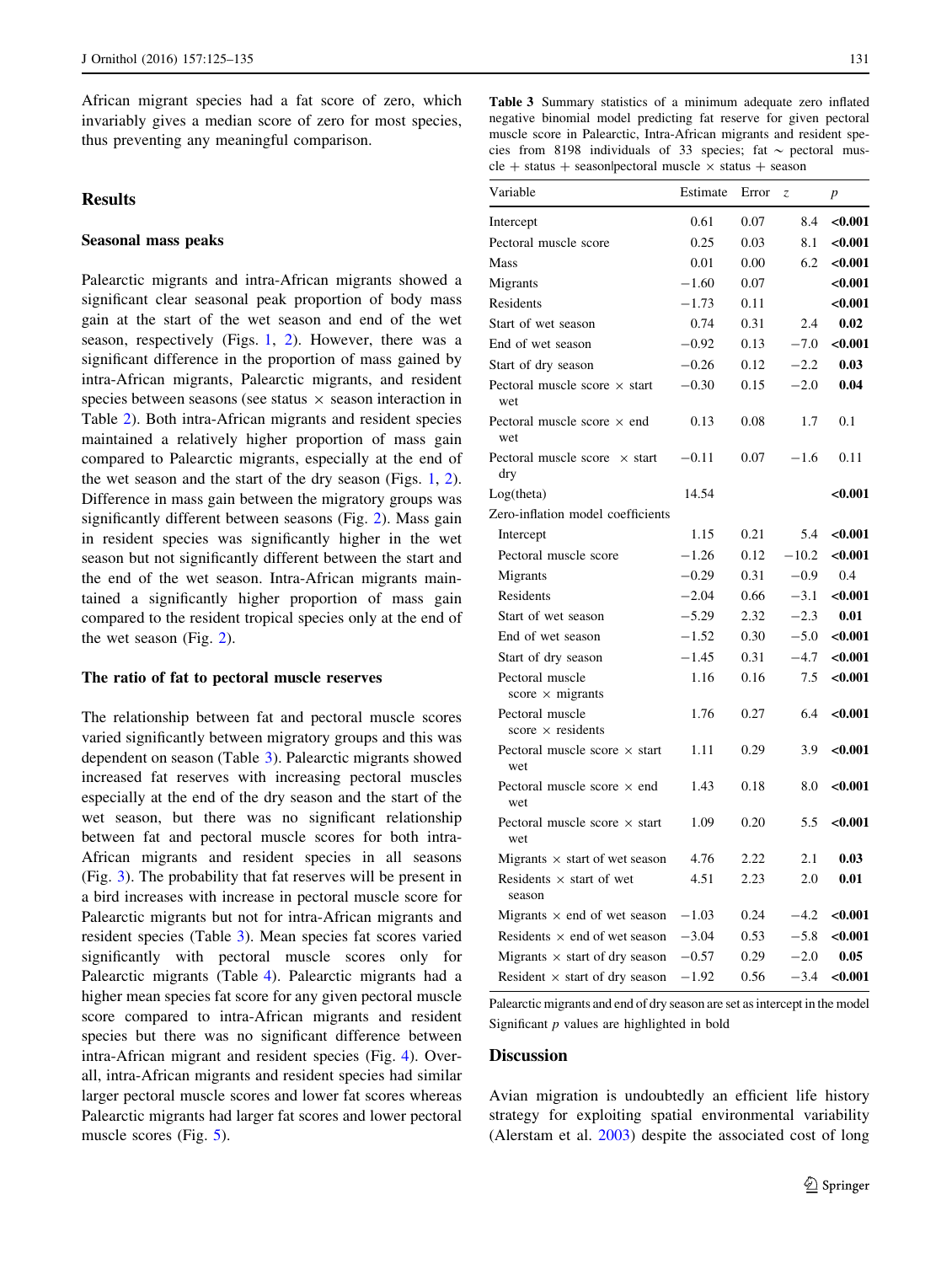<span id="page-7-0"></span>Table 4 Summary statistics of a minimum adequate model for relationship between mean species fat score and mean species pectoral muscle score for 33 species including six Palearctic migrant, six resident, and 21 intra-African migrant bird species trapped between 2001 and 2013

| Variable                                      | df | F     | Estimate | Error | t      | p    |
|-----------------------------------------------|----|-------|----------|-------|--------|------|
| Intercept                                     | 1  | 148.4 | $-3.42$  | 2.13  | $-1.6$ | 0.12 |
| Mean pectoral muscle score                    |    | 0.1   | 3.30     | 1.46  | 2.3    | 0.03 |
| Migrants                                      | 2  | 13.1  | 3.69     | 2.14  | 1.7    | 0.10 |
| Residents                                     |    |       | 3.30     | 2.14  | 1.5    | 0.14 |
| Mean pectoral muscle score $\times$ migrants  | 2  | 3.5   | $-3.35$  | 1.46  | $-2.3$ | 0.03 |
| Mean pectoral muscle score $\times$ residents |    |       | $-3.14$  | 1.46  | $-2.2$ | 0.04 |
| Residual                                      | 27 |       |          | 0.18  |        |      |

Status 'Palearctic migrants' is set as intercept in the model

Significant  $p$  values are highlighted in bold

migratory flights, which requires significant upregulation of body reserves (Jenni and Jenni-Eiermann [1998](#page-10-0); Bairlein et al. [2013](#page-9-0)). Our results confirm that intra-African migrants are 'migrants' similar to Palaearctic migrants by virtue of a clear seasonal mass gain peak in contrast to resident species (Figs. [1,](#page-4-0) [2](#page-4-0)), however they do not accumulate fat reserves in a manner similar to Palaearctic migrants (Figs. [3](#page-5-0), 4), instead they maintain high pectoral muscle scores similar to resident species (Fig. 5). This difference in reserve strategy may be related to migratory range and lack of large barriers to cross or may reflect a different migratory system for intra-African migrants in terms of evolution and ecology.

# Peak seasonal mass gain as an index of migration timing

In contrast to Palearctic migration, which has been relatively well-studied and defined in relation to conditions in

wintering and breeding habitats, intra-African migration has been little studied. Our findings (Table [2;](#page-5-0) Figs. [1](#page-4-0), [2\)](#page-4-0) suggest that most intra-African migrants are 'rain' migrants; departing our study area at the end of the wet season. Variation in body mass occurs in tropical birds, and this is especially associated with breeding mass gain (Cox and Cresswell [2015,](#page-10-0) in submission) and/or seasonality (Cox et al. [2011](#page-9-0)). The clear single season peak in mass gain proportion observed in Intra-African migrants, despite the relatively higher mass gain by tropical species (Figs. [1](#page-4-0), [2](#page-4-0)), contrasts with the longer duration and less clear mass gain peak in the wet season for resident species (Figs. [1](#page-4-0), [2](#page-4-0)). The observed wet season peak mass gain proportion in resident birds may be a result of breeding, which occurs through most of the wet season (see Cox and Cresswell [2015,](#page-10-0) in submission), especially at the start of the wet (Cox et al. [2013](#page-10-0)). Mass gain during migration is further evidenced by the fat increase relative to pectoral muscle scores at the end





Fig. 4 Difference in predicted mean species fat scores between Palearctic, Intra-African Migrant and Resident species. Values predicted from parameter estimates in Table 4 at mean wing length and pectoral muscle scores

Fig. 5 Relationship between mean species fat score and mean species pectoral muscle score for 33 species trapped between 2001 and 2013, P (red)—Palearctic migrants, M (green)—Intra-African migrants and R (blue)—Resident tropical species. Species are identified with codes as per Table [1](#page-3-0). Some species labels are removed to improve readability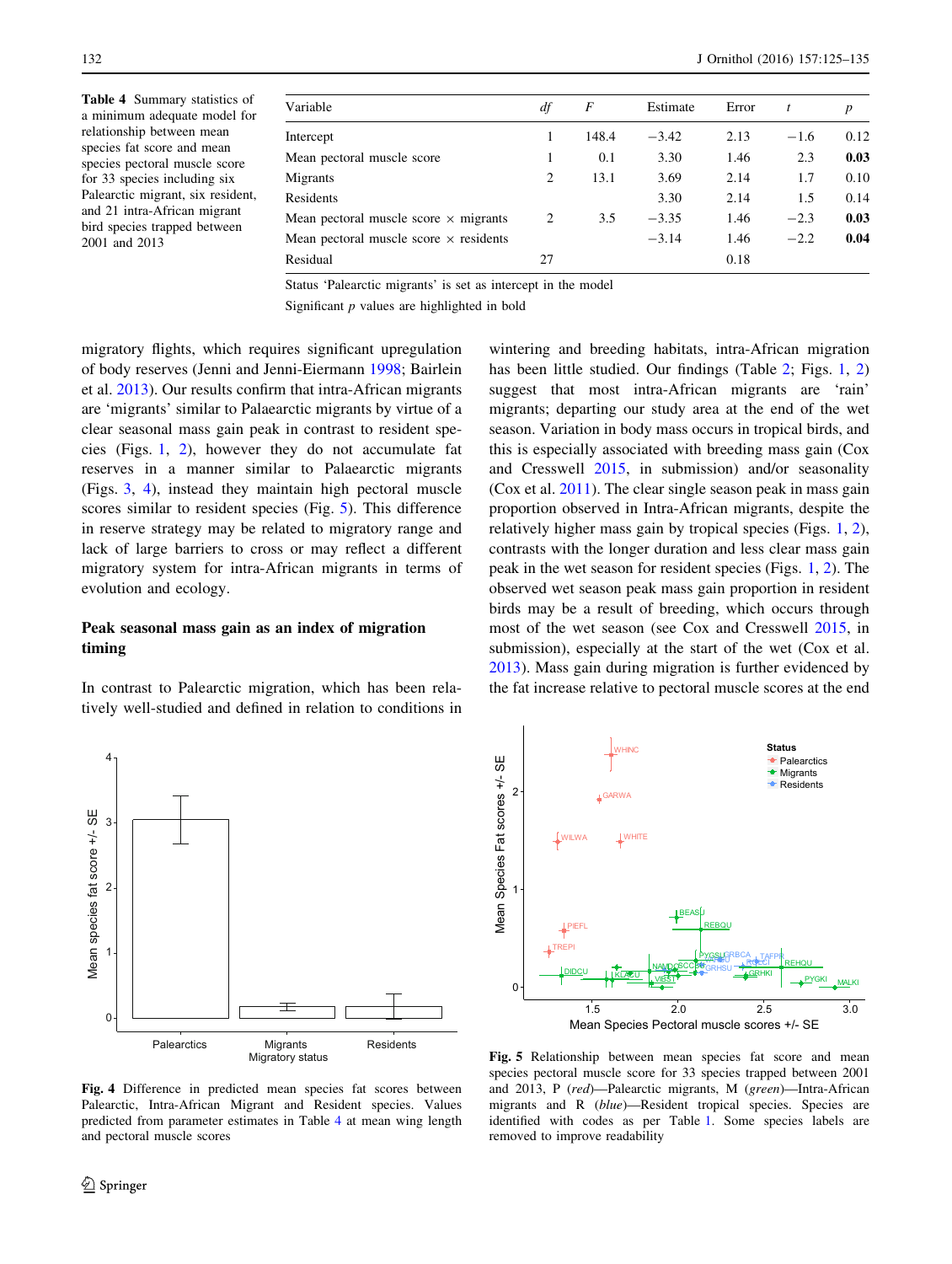of the dry season in Palearctic migrants (Fig. [3\)](#page-5-0). The relatively higher mass gain proportion in tropical birds compared to Palearctic migrants except during the migration period is striking. The reason for this difference in mass gain proportion is not clear, but it is unlikely due to size because we controlled the effect of size on mass gain by adding wing length to our model. Nor is it likely to be due to phylogeny, because species such as Grey-backed Camaroptera, Tawny-flanked Prinia that are residents and Snowy-crowned Robin-chats, African Thrushes, and African paradise Flycatchers that are intra-African migrants, are all closely related to the Palearctic migrant species in this study. There is currently very limited understanding on how resident and migratory species vary in response to life history challenges such as predation and starvation within tropical environments, even to the point that predation risk and starvation risk have not been measured systematically. This difference in proportion of body mass gain with migration is likely but not absolutely related to methodology because both the use of species minimum and median body mass as baseline for calculating mass gain resulted in a significant difference between tropical birds and Palearctic migrants at end of the wet season and the start of the dry season (Figs. [1,](#page-4-0) [2\)](#page-4-0). Only Palearctic migrants maintain a proportion of body mass gain lower than the species median body mass at any season. The predicted body mass of Palearctic migrants at the end of the wet and start of the dry season was below median body mass (Fig. [1](#page-4-0)). Our results suggest that Palearctic migrants may have a different ecology to "African" species during the winter, and this should be investigated in more detail. On the other hand, the weak seasonality in breeding (Cox et al. [2013\)](#page-10-0) and/or moult in tropical savannah may favour the maintenance of high body reserves as adaptive mass gain to deal with interrupted foraging situations during breeding (see Cox and Cresswell [2015](#page-10-0), in submission) despite better predictable foraging conditions in the tropics year-round.

## Barrier crossing necessitates fat accumulation rather than migration per se

Varying migration strategies are recorded or speculated about for many species within the African migratory system (Elgood et al. [1973\)](#page-10-0), but how these migrants fit into the avian community of Africa and the evolution of migration is little known (Salewski and Bruderer [2007](#page-10-0)). Many explanations for the evolution of migration have focused on the geographic origin of Palearctic-African migration (Berthold [1999](#page-9-0); Bell [2000](#page-9-0), [2005](#page-9-0); Rappole and Jones [2002](#page-10-0); Rappole [2005\)](#page-10-0). This focus ignores the huge diversity in migratory strategies within geographic groups, which must, therefore, be governed by factors other than geographic origins (Salewski and Bruderer [2007](#page-10-0)). Although our results confirm that upregulation of body reserves during migration appears to be a common morphological adjustment in both Palearctic and intra-African migrants (Figs. [1,](#page-4-0) [2\)](#page-4-0), they contrast in the relative accumulation of fat and pectoral muscles (Figs. [3,](#page-5-0) [4](#page-7-0) and [5](#page-7-0)). Therefore, intra-African migrants appear to be a distinct group due to a reduced fat to pectoral muscle reserve (Fig. [5](#page-7-0)) and by having low fat levels as pectoral muscles increase (Figs. [3](#page-5-0), [4\)](#page-7-0).

The relative higher pectoral muscle scores relative to fat scores in intra-African migrants may suggest the possible absence of barriers, which require long fasting flights. However, pre-migratory fattening in the Red-billed Quelea is accompanied by substantial fat reserve accumulation (Ward and Jones [1977](#page-10-0)). The level of fat accumulation relates to the migratory distance covered by each migratory race. These distances span an area where grass seeds are unavailable due to the advanced onset of the wet season in the southern part of their migratory range, constituting a significant foraging barrier (Ward [1971](#page-10-0)). Thus, despite migrating within Africa, Queleas have to fast while migrating until they reach an area where grass seeds are ripe. This similarity in fat accumulation in an African species to Palearctic migrants suggests that barrier crossing necessitates fat accumulation rather than migration. Barriers could put a stop to further migration, result in the evolution of detours, and may lead to changes in fuel deposition and orientation (Alerstam et al. [2003\)](#page-9-0) but the possible role of barriers in the evolution of fat accumulation and utilisation during migration as against other forms of body reserves has not been considered.

Clearly there is a need to find more barrier crossing intra-African migrants and find out whether they have substantial fat reserves and when this fat accumulation takes place during migration like in Palearctic migrants and the Red-billed Quelea. But examining the higher mass gain proportions observed in tropical species (e.g., both migrants and residents in, Figs. [1](#page-4-0) and [2](#page-4-0)) compared to how Palearctic migrants outwit migration, one may infer some independence in the evolution and ecology of intra-African migration compared to Palearctic migration. Furthermore the difference in the season of peak mass gain between Palearctic migrants and tropical migrants may have resulted from differences in seasonal or destination-mediated selection for body reserve utilisation. While it is established that Palearctic migrants are non-breeding visitors that return to breed at higher latitudes, the direction of migration for most tropical migrants remain unclear even though spatial asymmetry is hypothesised due to the large expanse of savannah North and South of the equator (Hockey [2000\)](#page-10-0). This makes it difficult to further support our suggestion of the utility of protein versus fat in intra-African migration without further data. However, a comparison of the three groups gives some insight as to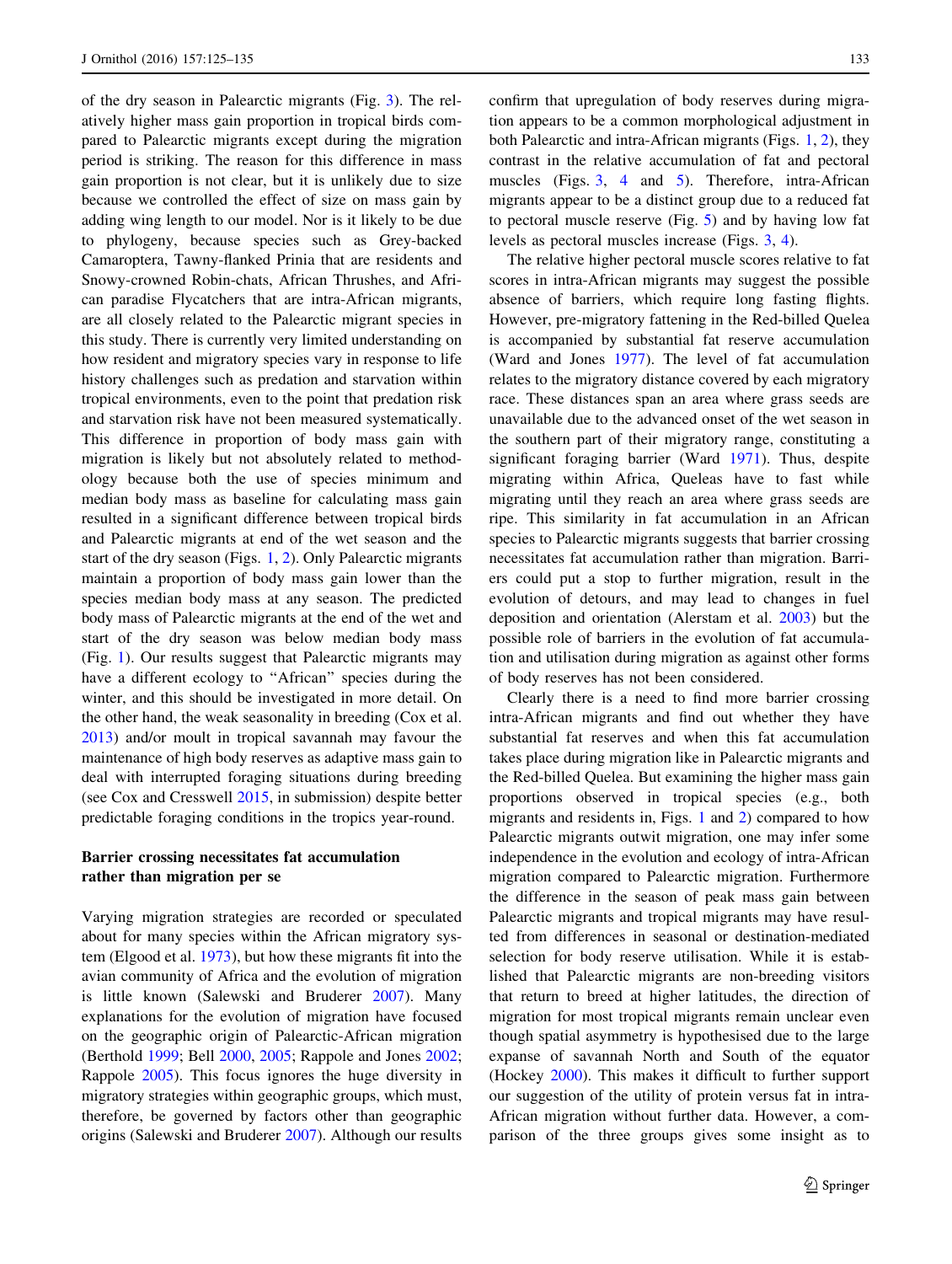<span id="page-9-0"></span>whether barrier crossing rather than migration itself is driving the evolution of the use of fat as a body reserve during migration in birds.

# Use of fat-free reserves may suggest non-fuel costs in avian migration

The role of oxidative stress caused by physical activity has received little attention in avian migration studies (Jenni-Eiermann et al. [2014\)](#page-10-0) despite its possible impact on life history decisions and energy utilization in birds (Costantini 2008; Monaghan et al. [2009](#page-10-0)). The effect of reactive oxygen and nitrogen species (RONS) produced by rapid metabolism of body reserves are said to be minimal for birds in good body condition or those with elevated plasma uric acid concentration (Alan and McWilliams 2013)—which may increase when birds catabolize protein instead of fat reserves (Gerson and Guglielmo [2013](#page-10-0)). Arriving nocturnal migrants at stop over sites with larger pectoral muscle scores showed lower tissue damage and less expression of enzymatic antioxidant capacity (Costantini et al. 2007; Jenni-Eiermann et al. [2014](#page-10-0)). Whether intra-African migrants are exposed to higher oxidative stress compared to Palearctic migrants during migration is untested. But since barriers similar to those in Palearctic migration may be largely absent for intra-African migrants (Hockey [2000\)](#page-10-0), and so range optimization may not be a huge priority as it may be for Palearctic migrants, minimizing oxidative stress and maintaining efficient water balance during migration may be optimized. This may lead to higher pectoral muscle and lower fat reserves in intra-African migrants (Figs. [2,](#page-4-0) [4](#page-7-0)) if pectoral muscles are the primary protein stores for migrants.

Overall, mass gain during migration may not necessarily equate to an increase in overall or expendable flight fuel for migratory birds. Our observations (Figs. [1,](#page-4-0) [4\)](#page-7-0), raise questions on the use of increase in overall body mass as an index of fuel load or Fuel Deposition Rate (FDR) during migration (Bairlein et al. 2013), because body reserves accumulated for migration (depending on type) may play non-fuel roles such as for water balance during fasting flights (Gerson and Guglielmo [2011a](#page-10-0), [b\)](#page-10-0). This is especially important because the energy expended in flight is estimated at less than 30 % of total energy expenditure during migration (Wikelski et al. [2003](#page-10-0)). Migration presents individual birds with huge uncertainties spread across migratory routes, stopover sites and wintering habitats (Alerstam et al. 2003), thus birds may upregulate different components of body reserve to deal with such uncertainties and not just those associated directly with the energetic flights of migration.

Acknowledgments We thank all ringers who have contributed data to the ringing database. Data analysis and writing was supported by the Mariam Rothschild internship scheme through the Student Conference on Conservation Science. Samuel Ivande assisted with settling into St. Andrews for data analysis. Thanks to the Editor, Volker Salewski, and an anonymous reviewer for comments that greatly improved the paper. This is contribution number 91 of the A.P. Leventis Ornithological Research Institute.

Open Access This article is distributed under the terms of the Creative Commons Attribution 4.0 International License (http://creativecommons.org/licenses/by/4.0/), which permits unrestricted use, distribution, and reproduction in any medium, provided you give appropriate credit to the original author(s) and the source, provide a link to the Creative Commons license, and indicate if changes were made.

## References

- $\text{Åke Lindström}$ , Piersma T (1993) Mass changes in migrating birds: the evidence for fat and protein storage re-examined. Ibis 135:70–78
- Äkesson S, Karlsson L, Pettersson J, Walinder G (1992) Body composition and migration strategies: a comparison between robins (Erithacus rubecula) from two stop-over sites in Sweden. Vogelwarte 36:188–195
- Alan RR, McWilliams SR (2013) Oxidative stress, circulating antioxidants, and dietary preferences in songbirds. Comp Biochem Physiol B: Biochem Mol Biol 164:185–193. doi:[10.](http://dx.doi.org/10.1016/j.cbpb.2012.12.005) [1016/j.cbpb.2012.12.005](http://dx.doi.org/10.1016/j.cbpb.2012.12.005)
- Alerstam T (2009) Flight by night or day? Optimal daily timing of bird migration. J Theor Biol 258:530–536. doi[:10.1016/j.jtbi.](http://dx.doi.org/10.1016/j.jtbi.2009.01.020) [2009.01.020](http://dx.doi.org/10.1016/j.jtbi.2009.01.020)
- Alerstam T, Hedenström A, Äkesson S (2003) Long-distance migration: evolution and determinants. Oikos 103:247–260
- Bairlein F, Dierschke V, Delingat J et al (2013) Revealing the control of migratory fueling: an integrated approach combining laboratory and field studies in northern wheatears Oenanthe oenanthe. Curr Zool 59(3):381–392
- Bayly NJ, Rumsey SJR, Clark JA (2011) Crossing the Sahara desert: migratory strategies of the Grasshopper Warbler Locustella naevia. J Ornithol 152:933–946. doi:[10.1007/s10336-011-0676-3](http://dx.doi.org/10.1007/s10336-011-0676-3)
- Bayly NJ, Atkinson PW, Rumsey SJR (2012) Fuelling for the Sahara crossing: variation in site use and the onset and rate of spring mass gain by 38 Palearctic migrants in the western Sahel. J Ornithol 153:931–945. doi:[10.1007/s10336-012-0823-5](http://dx.doi.org/10.1007/s10336-012-0823-5)
- Bell CP (2000) Process in the evolution of bird migration and patterns in avian ecogeography. J Avian Biol 31:258–265
- Bell CP (2005) The origin and development of bird migration: comments on Rappole and Jones, and an alternative evolutionary model. Ardea 93:115–123
- Berthold P (1999) A comparative theory for the evolution, control and adaptability of avian migration. Ostrich 70:1–11
- Blem CR, Power DM (1990) Avian energy storage. In: Current Ornithology, vol 7. Plenum Press, New York, pp 59–113
- Borrow N, Demey R (2004) A field guide to the birds of Western Africa. Christopher Helm, London
- Costantini D (2008) Oxidative stress in ecology and evolution: lessons from avian studies. Ecol Lett. doi[:10.1111/j.1461-0248.](http://dx.doi.org/10.1111/j.1461-0248.2008.01246.x) [2008.01246.x](http://dx.doi.org/10.1111/j.1461-0248.2008.01246.x)
- Costantini D, Cardinale M, Carere C (2007) Oxidative damage and anti-oxidant capacity in two migratory bird species at a stop-over site. Comp Biochem Physiol Part C Toxicol Pharmacol 144:363–371. doi[:10.1016/j.cbpc.2006.11.005](http://dx.doi.org/10.1016/j.cbpc.2006.11.005)
- Cox DT, Brandt MJ, McGregor R et al (2011) Patterns of seasonal and yearly mass variation in West African tropical savannah birds. Ibis 153:672–683